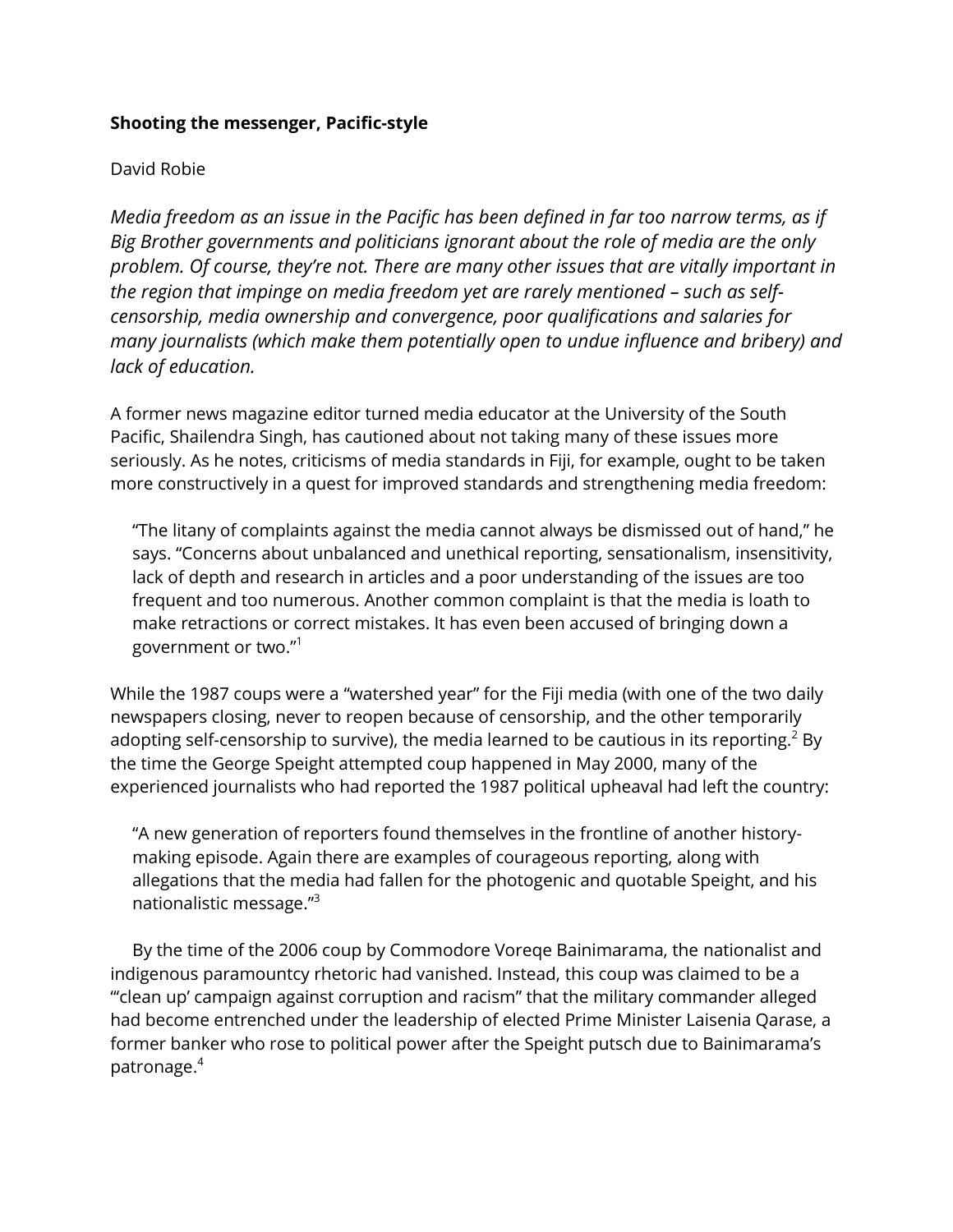The Bainimarama regime was just as critical of the media as the ousted democratic governments. Self-censorship by the media was replaced by the longest sustained censorship regime of any Pacific country, imposed when the 1997 Constitution was abrogated at Easter 2009. Failure by the Fiji Media Council to get its own house in order led first to a deeply flawed media "review" by Hawai'i-based former Fiji academic Dr Jim Anthony commissioned by the Fiji Human Rights Commission amid controversy, and then the imposition of the notorious *Fiji Media Development Decree 2010*. 5 Two *Fiji Times*  publishers (Evan Hannah in 2008 and Rex Gardner in January 2009) and the *Fiji Sun*'s Russell Hunter (in 2008) were deported.

Although the Bainimarama regime never succeeded in closing *The Fiji Times* in a cat-andmouse game, as it undoubtedly wished, the government did manage to force the Australian-based owner News Limited (a subsidiary of Rupert Murdoch's News Corporation) to sell the newspaper to the local Motibhai Group in 2010. Chief editor Netani Rika, long a thorn in the side of the regime, and deputy editor Sophie Foster were also ousted and replaced with a more compliant editorship by Fred Wesley.

### **A change of direction**

It was a refreshing change from the usual back-slapping and we-can-do-no-wrong rhetoric by media owners to hear comments from people such as the then Fiji Human Rights Commission director, Dr Shaista Shameem, and media and politics lecturer Dr Tarcisius Kabutaulaka at a University of the South Pacific seminar marking World Press Freedom Day (WPFD) on 3 May 2002.

Shameem wants a higher educational standard for Pacific journalists. In her view the region's journalists need to know far more about history, politics, sociology, philosophy and the sciences.<sup>6</sup>

"Anyone can learn the technical skills of journalism – that's the easy part," she says. "The hard part is to understand the worlds that you are writing about. My definition of a good journalist is someone with such in-depth understanding of the issues that the words, though simply written, virtually leap out from the page."

Solomon Islander Kabutaulaka, who has written widely as a columnist as well as critically examining the profession of journalism, raises the issue of media monopolies: "This raises the questions such as: Who controls or owns the media? Whose interests do they represent?" he asks. "In the world of globalisation and with the advent of the internet we must realise that a variety of media does not always mean a variety of sources."

Kabutaulaka also wonders whether Pacific media provide "adequate information that will enhance democracy". As he points out, "it is not an impartial medium. Rather, many [in the media] also have vested interests."

One of the problems in the region is that there is virtually no in-depth reportage of the media itself. While some sections of the media attempt valiantly to ensure power is accountable, there is little reflection about the power of the media. In fact, there is little media accountability to the public – nothing comparable to ABC Television's *Media Watch* in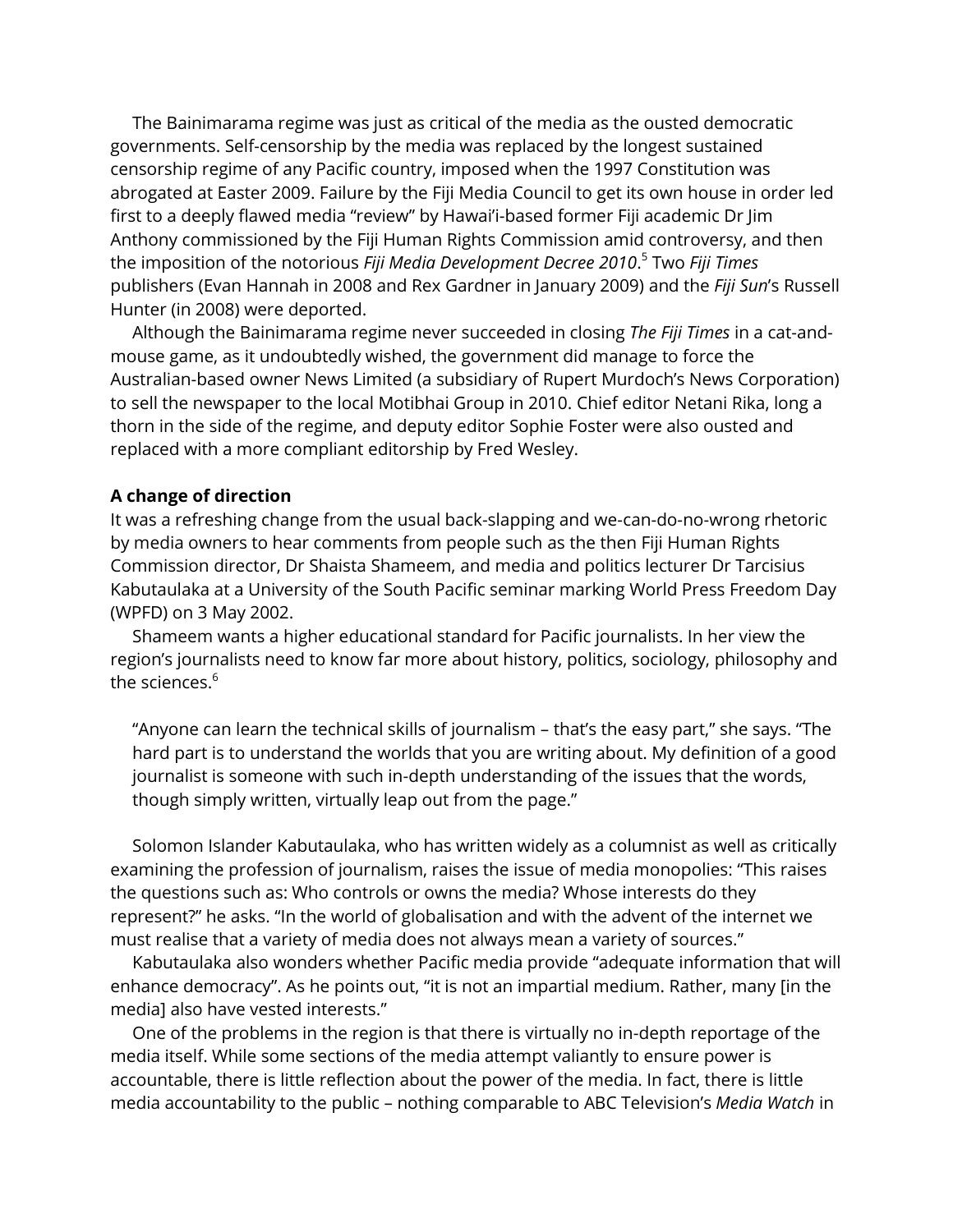Australia, or TVNZ7's *Media7* (later TV3's *Media3*) in New Zealand, and Radio New Zealand's *Mediawatch* to keep news organisations on their toes. Most media councils are rubber stamps for their media members with little proactive action.

Most are "struggling for relevance" to the rapidly changing digital industry, according to a PACMAS-funded review of national media councils in 2013.<sup>7</sup> "They are politically and financially challenged to continue to uphold their advocacy role for a plural, independent and professional media ... A new generation of graduates and younger media practitioners … is challenging the ineffectiveness of media associations in several countries." 8

### **Call for an independent Pacific Islands journalists' network**

Many challenges lie ahead in "navigating the future" of Pacific Islands media. In my experience, while there are a number of Pacific Islands media organisations and workshops around the region, rarely do they acknowledge the remarkable growth in the past few years of New Zealand-based Pacific media, both vernacular and English-language. Quality and informative programmes such as *Tagata Pasifika* on Television New Zealand and the Pacific Radio Network, the magazine *Spasifik*, and newspapers such as *Taimi `o Tonga*, which is now based back in Tonga, are just some examples.

There is a need for an independent Pacific Islands journalists' network which nurtures and develops their needs and there is a need for more Pacific Islands journalists working in the mainstream media in Australia and New Zealand. This is especially so in this age of globalisation. The large attendance at the inaugural Pacific Islands Media Association (PIMA) conference at AUT University in Auckland in October 2001, and subsequent conferences, was testimony to this. The establishment of the Apia-based Pasifika Media Association (PASIMA) resource website in 2010 is another example. $9$ 

However, more than a decade on, PIMA is now struggling to retain this leadership role in New Zealand and also needs to be more involved in the region in support of its sister and brother journalists. There is a vital need for a greater plurality of media voices and education if freedom of speech and the press are to flourish in the Pacific.

The late New Zealand High Commissioner to Fiji, Tia Barrett, made an important statement about indigenous issues and journalism at the University of the South Pacific journalism awards presentation in Suva during November 2000, which riled the militaryinstalled regime:

"What is difficult to accept in this dialogue on indigenous rights is the underlying assumption that those rights are pre-eminent over other more fundamental human rights. This just cannot be so, not in today's world ... Nowhere is it written in any holy scripture that because you are indigenous you have first rights over others in their daily rights. You should be respected and highly regarded as an indigenous person, but respect is earned not obtained on demand."<sup>10</sup>

As Tia Barrett said, information would make the difference in the process of cultural change for Pacific Islanders in the face of globalisation to improve people's lives. This is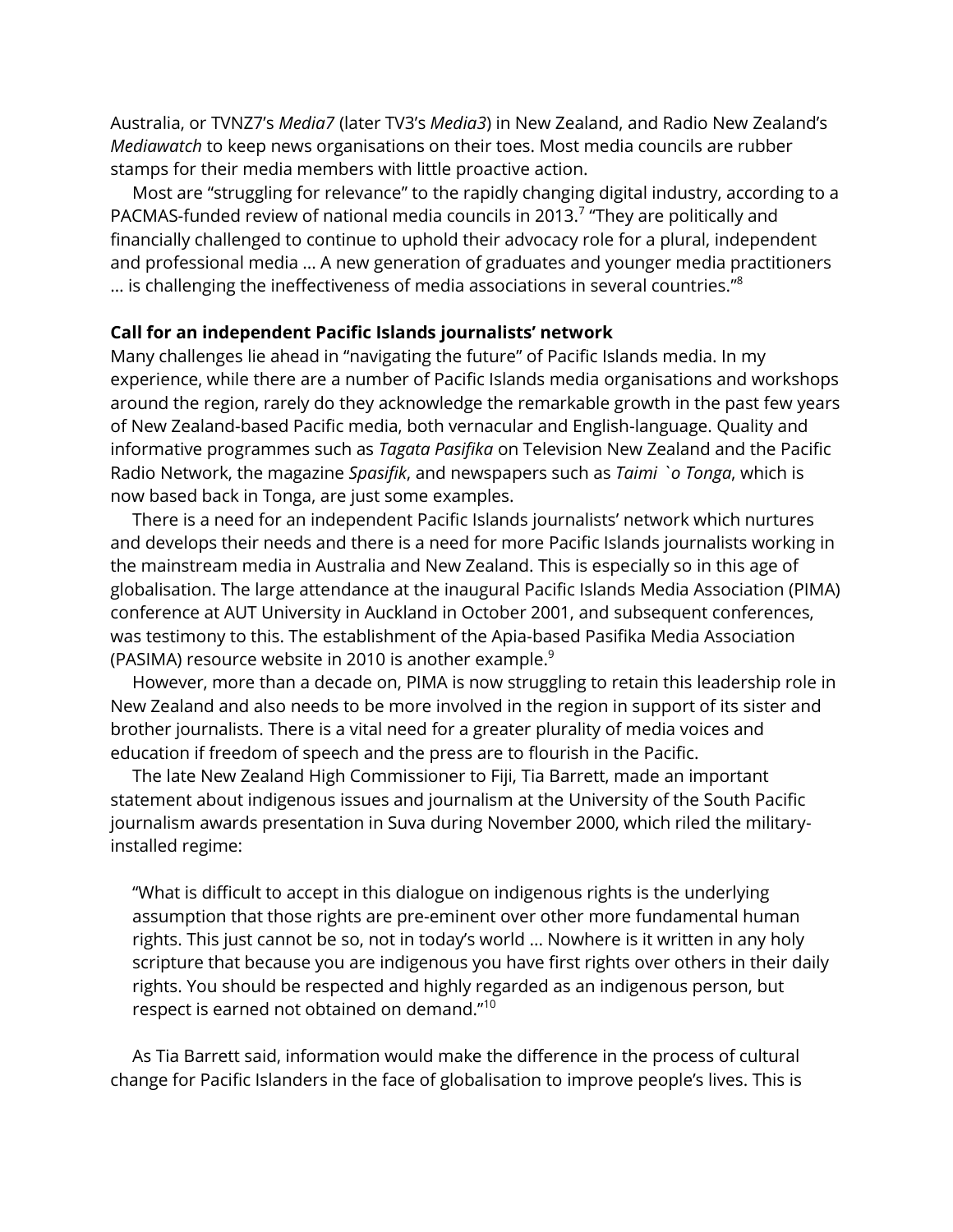where the journalist plays a vitally important role, always bearing in mind the needs of the people and their thirst for knowledge.

Since the fourth coup on 5 December 2006 by Commodore (now Rear Admiral) Voreqe Bainimarama, press freedom has been on a downhill slide in Fiji culminating in the draconian *Fiji Media Industry Development Decree 2010*. Although formal military censorship virtually ended later at the start of 2012, Freedom House's annual media freedom report in 2013 said the harsh penalties under the decree – such as FJ\$1000 fines or up to two years in jail for journalists and up to FJ\$100,000 for organisations breaching the law - had "deterred most media from criticising the regime".

Defenders of the regime claim there is "freedom of the press" and it is the media editors who are failing to take advantage of the freedom that they have. New director of the Fiji Media Development Authority (MIDA), Matai Akauola, former general manager of the Pacific Islands News Association (PINA), said in a Radio Australia *Pacific Beat* interview: "In the last few years, we haven't taken anyone to task, so that speaks for itself … We even have clauses in the new Constitution that have provisions for free media in Fiji. So for us everything is open to the media ..." $^{11}$ 

But in February 2013, *The Fiji Times* was fined FJ\$300,000 and the editor given a suspended jail term for contempt of court for a news report critical of the Fiji judiciary published by the New Zealand *Sunday Star-Times* in 2011.<sup>12</sup> While this was not related to the decree, the harsh penalty added to a "chilling" climate for media, echoed by the experience of commentators on the ground such as US journalism professor Robert Hooper who ran an investigative journalism course for Fiji Television during 2012:

"I stressed the coverage of controversial stories on issues of national importance that, if produced, would be banned under Fiji's *Public Emergency Regulations* (PER) – an edict issued in April 2009 that placed censors in newsrooms – and the *Media Industry Development Decree 2010*, a vaguely worded law that criminalises anything government deems is "against the public interest or order". Under *PER*, overt censorship as well as self-censorship became routine at Fiji Television in 2009, in stark contrast to the openness and independence of the newly launched Fiji TV whose reporters I trained in the 1990s. Until *PER* was lifted in January 2012, military censors arrived at Fiji TV's newsroom daily at 2pm and 5pm to suppress stories deemed "political" or "critical of government". The arrest of reporters and confiscation of videotapes led swiftly to selfcensorship in a demoralised newsroom." 13

In October 2013, the regime banned foreign journalists, media trainers and freelancers, and aid donors offering training from Fiji unless they were registered and sought approval from the state-run MIDA.<sup>14</sup> The self-censorship climate also impacted on academic freedom. At the University of the South Pacific in 2011, one of its most eminent professors, economist and former National Federation Party MP Dr Wadan Narsey, was gagged and ultimately forced out of the academy.<sup>15</sup>

Lamenting in one of his prolific columns that the Fiji media was no longer a genuine watchdog, Narsey added: "The real weakness in Fiji's media industry currently is that Fiji's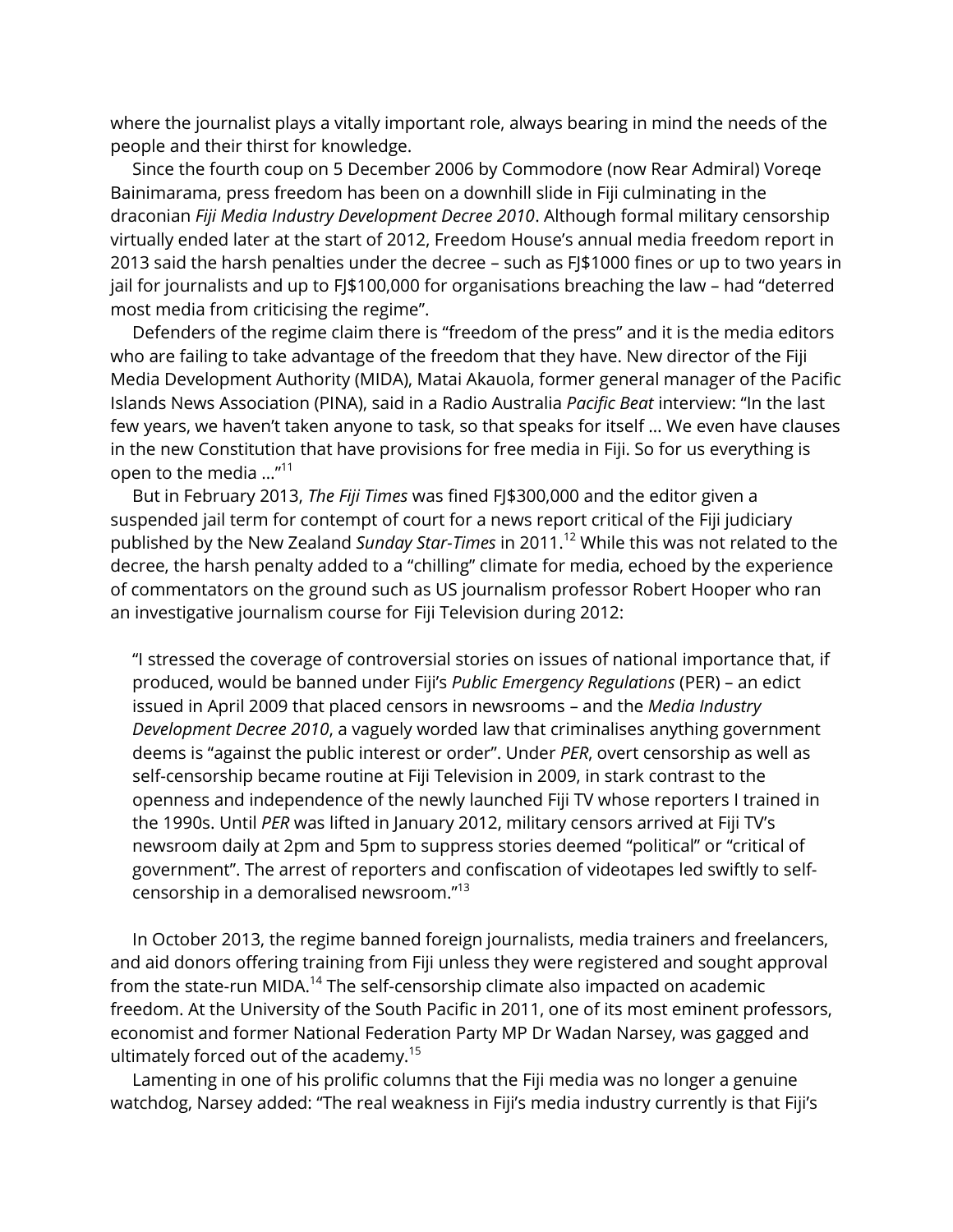media owners are not 'dedicated independent media companies', but corporate entities with much wider business interests which are far more valuable to the media owners than their profits from their media assets."<sup>16</sup> He was later gagged<sup>17</sup> from giving an address to journalism students on the UNESCO World Press Freedom Day event in 2013.<sup>18</sup>

In the inaugural UNESCO World Press Freedom Day lecture at AUT University on 3 May 2013, Professor Mark Pearson said that like teaching and nursing, a journalism career based on "truth-seeking and truth-telling in our societies had an element of a 'mission' " about it. "All societies need their '*Tusitalas*' – their storytellers," he added.<sup>19</sup>

But he also warned that social media and blogging seemed to have "spawned an era of new super-pamphleteer – the ordinary citizen with the power to disseminate news and commentary" immediately. This raises the stakes for media accuracy, credibility and freedom. "It would be an historic irony and a monumental shame," Pearson said, "if press freedom met its demise through the sheer pace of irresponsible truth-seeking and truthtelling today."<sup>20</sup>

*An extract from David Robie's new media freedom book* Don't Spoil my Beautiful Face: Media, Mayhem and Human Rights in the Pacific *(Little Island Press, Auckland, 2014). Professor Robie is director of the Pacific Media Centre at Auckland University of Technology in New Zealand and convenor of the Pacific Media Watch freedom project.*

Little Island Press link:<http://littleisland.co.nz/books/dont-spoil-my-beautiful-face>

#### **Notes**

- 1. Shailendra Singh (2002). Of croaking toads, liars and ratbags. *Wansolwara, 7*(4): 6.
- 2. Shailendra Singh and Biman Prasad (eds) (2008). Coups, media and democracy in Fiji [Editorial]. *Fijian Studies: A Journal of Contemporary Fiji*, *6*(1 & 2): 1–8; see also David Robie (ed.) (2001). Crisis and coverage. *Pacific Journalism Review, 7*(1).
- 3. Ibid.
- 4. Singh and Prasad (eds) (2008). Coups, media and democracy in Fiji [Editorial], p. 3.
- 5. David Robie (2008, March 1). Fiji's "how to gag the media" report. Café Pacific. Retrieved on 13 April 2012, from <http://cafepacific.blogspot.co.nz/2008/03/fijihow-to-gag-media-report.html>
- 6. Robie (2002). "Free media rhetoric" [Editorial], p. 6.
- 7. David Robie (2013, March 24). PACMAS report dodges the aid elephant in the room. *Cafe Pacific*. Retrieved on 20 September 2013, from [http://cafepacificblogspot.co.nz/2013/03/pacmas-media-report-dodges-aid](http://cafepacificblogspot.co.nz/2013/03/pacmas-media-report-dodges-aid-elephant.html)[elephant.html](http://cafepacificblogspot.co.nz/2013/03/pacmas-media-report-dodges-aid-elephant.html)
- 8. Ibid.
- 9. Pasifika Media Association (PASIMA) website[: http://pacificmedia.org](http://pacificmedia.org/)
- 10. Tia Barrett (2000). Journalism and Indigenous Issues. Address by the New Zealand High Commissioner at the USP Journalism Awards, Suva, November.
- 11. Fiji: Media Industry Development Authority pleased with status quo (2014, January 10). Radio Australia, cited by Pacific Media Watch No. 8458. Retrieved on 7 January 2014, fro[m www.pmc.aut.ac.nz/pacific-media](http://www.pmc.aut.ac.nz/pacific-media-watch/fiji-mediaindustry-development-authority-pleased-status-quo-8458)[watch/fiji-mediaindustry-development-authority-pleased-status-quo-8458](http://www.pmc.aut.ac.nz/pacific-media-watch/fiji-mediaindustry-development-authority-pleased-status-quo-8458)
- 12. Nanise Loanakadavu (2013, February 21). *Times* fined \$300,000. *The Fiji Times Online*. Retrieved on 7 January 2014, from [www.fijitimes.com/story.aspx?id=225792](http://www.fijitimes.com/story.aspx?id=225792)
- 13. Robert A. Hooper (2013). When the barking stopped: Censorship, self-censorship and spin in Fiji. *Pacific Journalism Review, 19*(1): 41–57, p. 44.